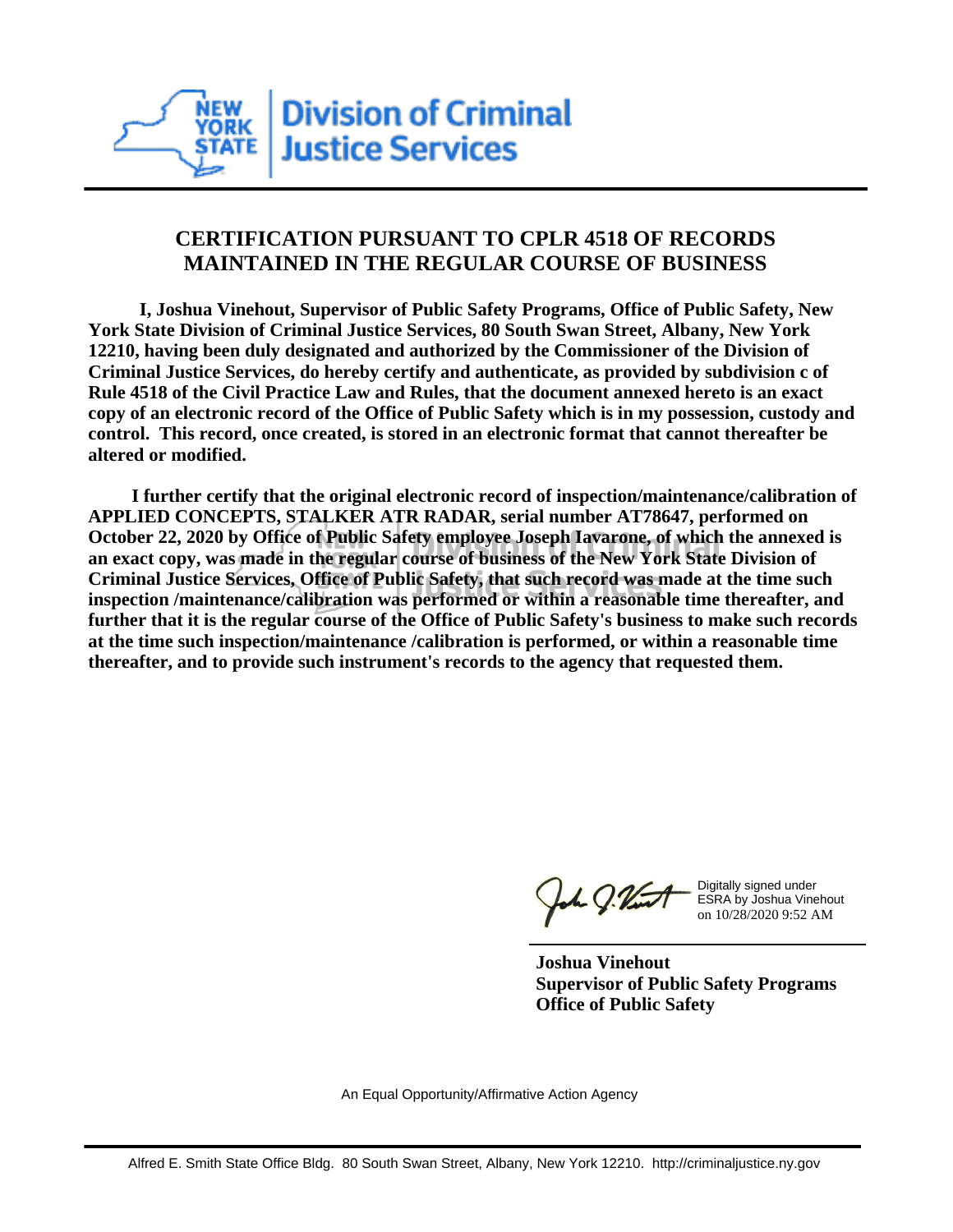## **RADAR RECORD OF INSPECTION / MAINTENANCE / CALIBRATION**

**Name of Submitting Agency: Stony Point Town Police Department Manufacturer: APPLIED CONCEPTS Model: STALKER ATR Date: October 22, 2020 Serial Number: AT78647** 

 **I hereby certify that APPLIED CONCEPTS RADAR, model STALKER ATR, serial number AT78647/ / N/A / / N/A, has been calibrated using standards whose accuracies are established by the National Bureau of Standards, or have been derived by the ratio type of self calibration techniques. Calibration has been effected by controlled tests performed on the date indicated above.**

| <b>Test No</b> | <b>Internal Standard</b>                   | <b>Test Result</b> |
|----------------|--------------------------------------------|--------------------|
|                | 40 MPH                                     | 40 MPH             |
| <b>Test No</b> | <b>Certification Standard (Stationary)</b> | <b>Test Result</b> |
|                | 40 MPH                                     | 40 MPH             |
|                | <b>25 MPH</b><br>YORK                      | <b>25 MPH</b>      |
| <b>Test No</b> | <b>Certification Standard (Moving)</b>     | <b>Test Result</b> |
|                | 40 MPH                                     | 15 MPH             |
|                | 25 MPH                                     |                    |

**Turning Fork Certification / Date of Certification: October 22, 2020**

| <b>Serial Number</b> | Frequency | <b>Test Result</b> |
|----------------------|-----------|--------------------|
| FB232191             | 4166 HZ   | 40 MPH             |

**The above stated tuning fork has been tested and found to oscillate at 4166 Hertz. It will cause a calibration signal of 40 MPH when used with a Doppler traffic radar operating at 34,700 Mhz.**

| <b>Serial Number</b> | Frequency | <b>Test Result</b> |
|----------------------|-----------|--------------------|
| FA180925             | 2613 HZ   | 25 MPH             |

**The above stated tuning fork has been tested and found to oscillate at 2613 Hertz. It will cause a calibration signal of 25 MPH when used with a Doppler traffic radar operating at 34,700 Mhz.**

 **I further certify that the entries made in these records were made at the time that the inspection /maintenance/calibration of the above identified RADAR was performed, or within a reasonable time thereafter.**

 *page 1 of 2* 

Digitally signed under ESRA by Joseph Iavarone on 10/22/2020 12:33 PM

**Joseph Iavarone Highway Safety Equipment Technician Office of Public Safety**

**\_\_\_\_\_\_\_\_\_\_\_\_\_\_\_\_\_\_\_\_\_\_\_\_\_\_\_\_\_\_\_\_\_\_\_\_\_**